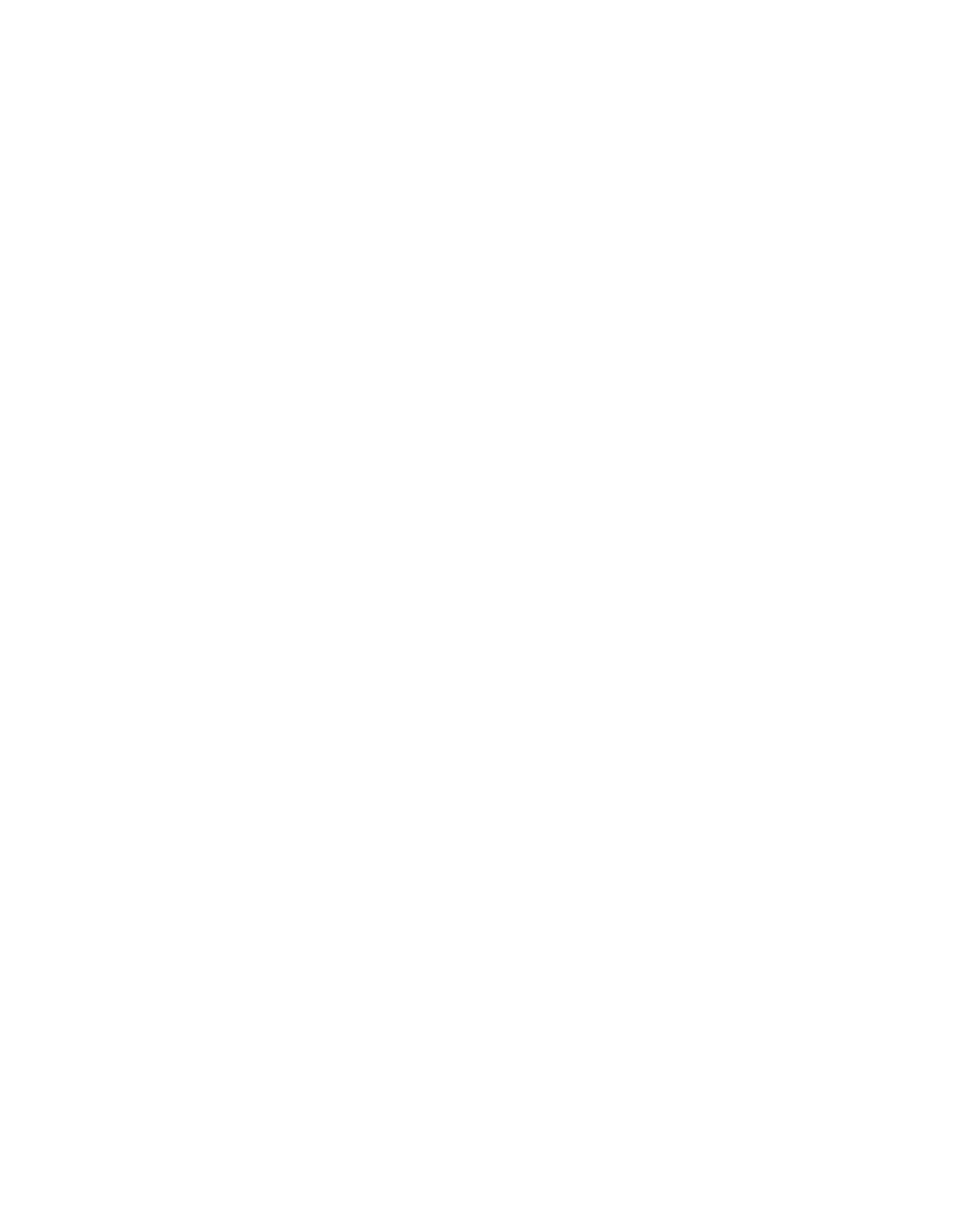

# **MEMORANDUM**

**To:** Joey Wright, City of Grants Pass **From:** Bhargavi Maremanda, Wayne Gresh, **Reviewed:** Lara Kammereck **Date:** February 4, 2015 **Subject:** Spalding Pump Station Analysis

### **1.0 BACKGROUND AND INTRODUCTION**

This memorandum provides an opinion of the capital cost to provide wastewater service to the Spalding Industrial area as shown on Figure 1 (Proposed area 1). The following work was conducted to prepare the opinion of cost:

- Review of the 2004 Collection System Master Plan and Spalding Pump Station Total Project Cost Report (Parametrix, February 2006) to understand prior recommendations for serving the area. Those recommendations included a future wastewater pump station on the eastern edge of the Urban Growth Boundary to serve areas generally west and east of Ament Road.
- Update of the estimated wastewater flows for the areas of interest based on land use and zoning outlined in the Wastewater Collection System Capacity Analysis (Carollo Engineers, February 2013).
- Confirmation of the collection system improvements required to convey wastewater from the Spalding study area (Proposed areas 1 to 5 on Figure 1) to the Water Restoration Plant.

#### **2.0 SYSTEM ANALYSIS**

A planning level system analysis was conducted to confirm the collection system improvements needed to serve the Spalding Industrial area. The analysis included areas that would contribute flow to the collection system constructed to serve the Spalding Industrial area in the future. These areas are shown on Figure 1 as proposed areas 2, 3, 4, and 5. Zoning for these areas includes industrial, low-density residential, rural industrial and business parks as identified in the 2013 Wastewater Collection System Capacity Analysis. Table 1 presents the acreage and flow coefficients used to generate flows anticipated from the Spalding study area.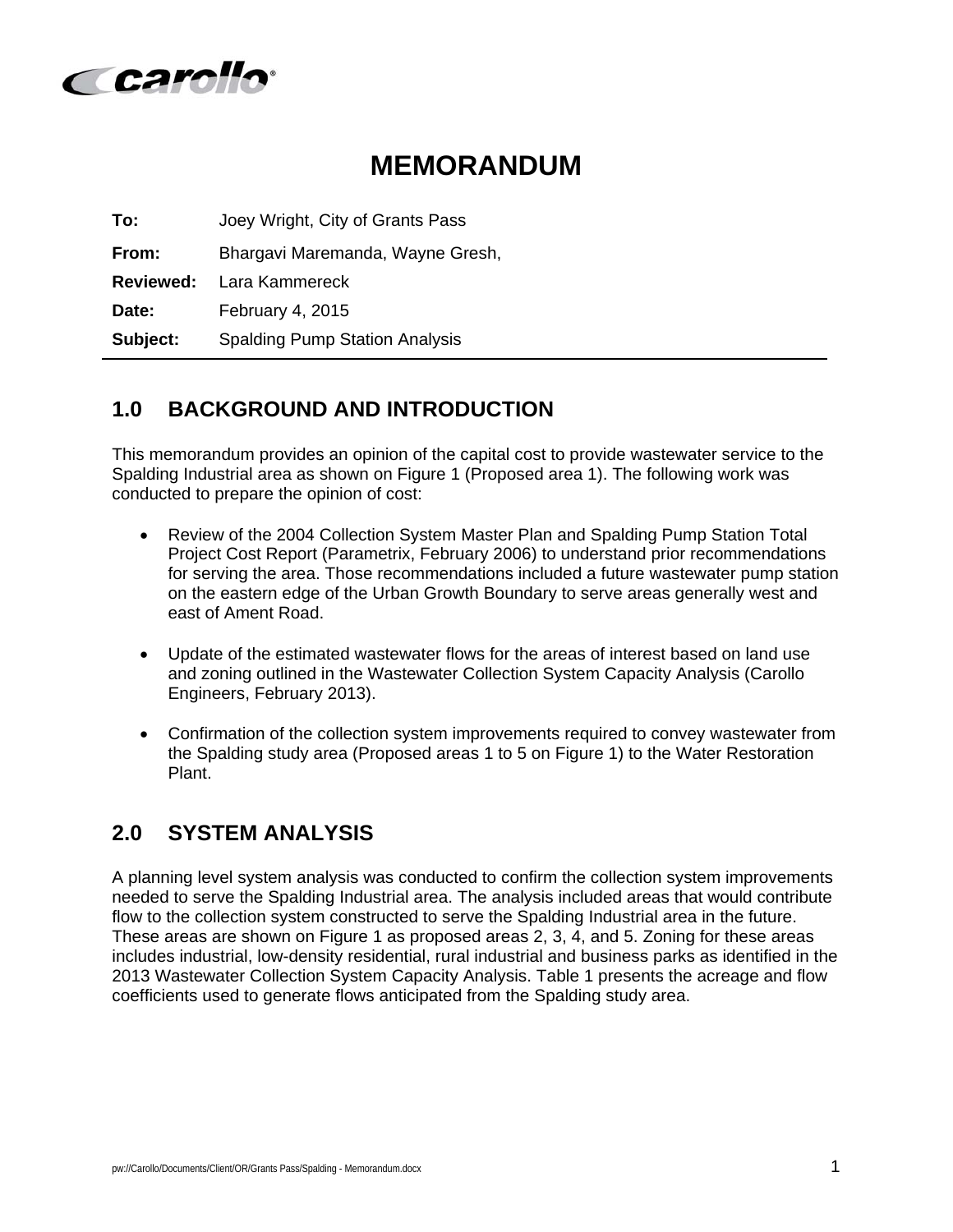#### **Memorandum**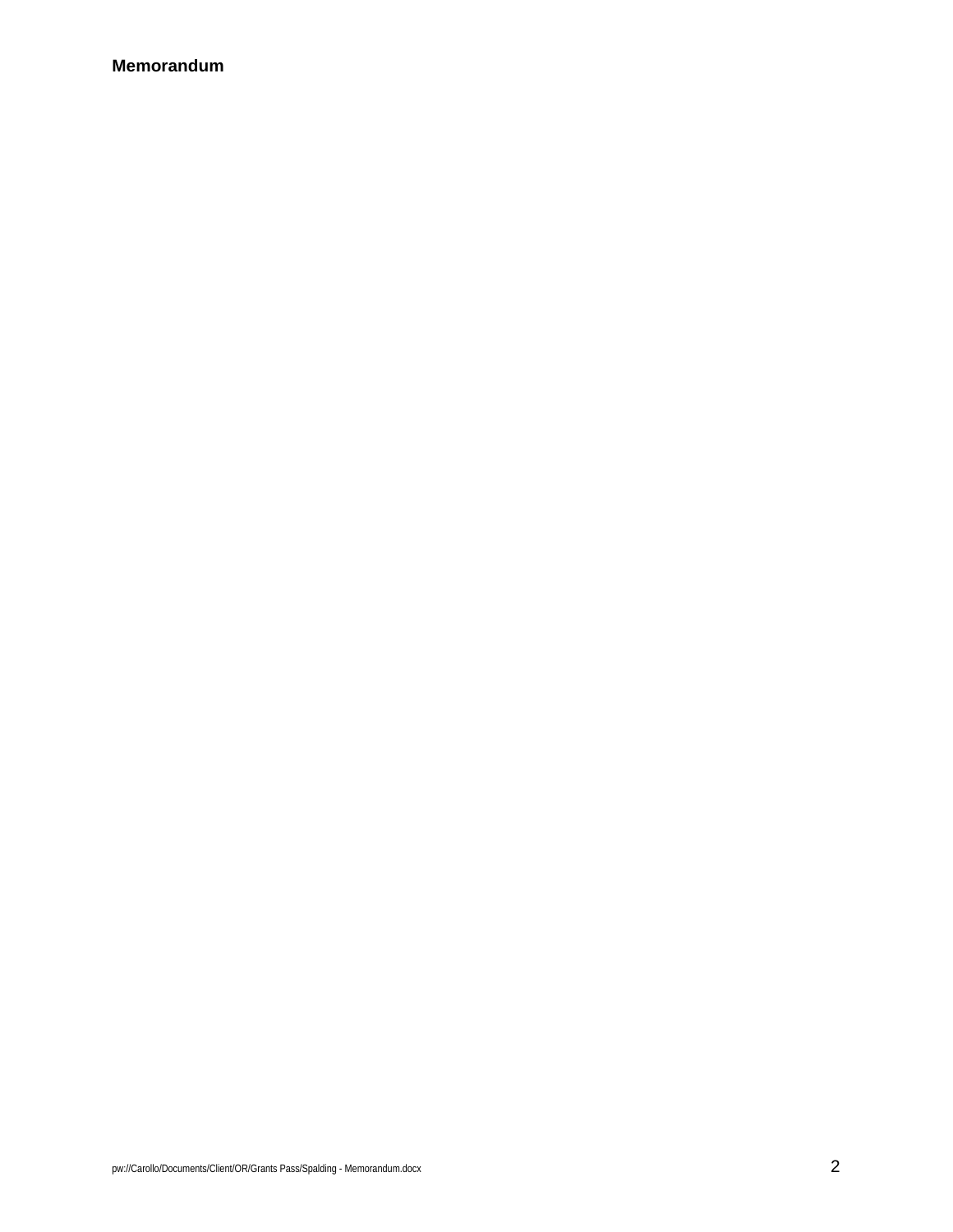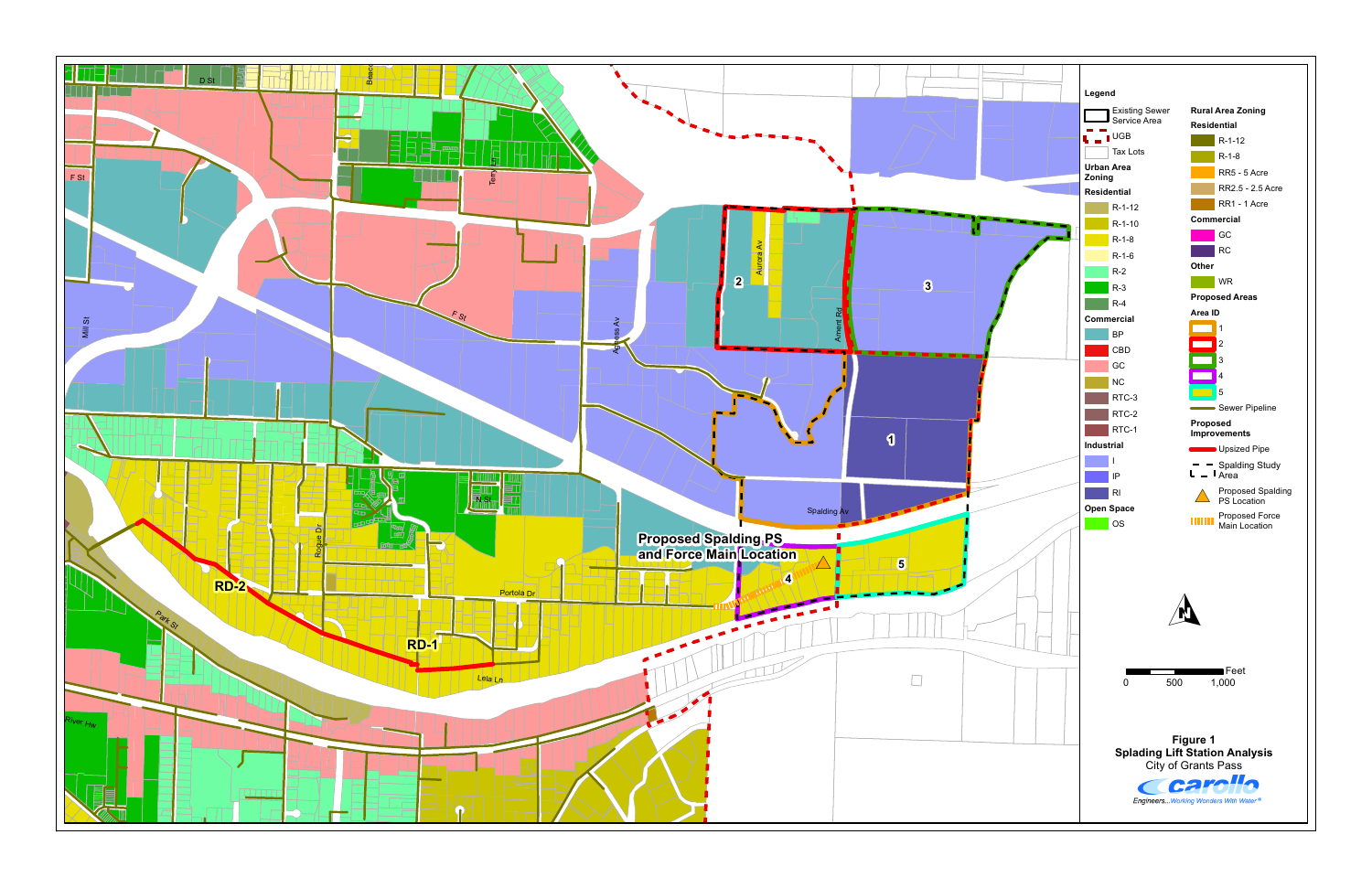| Table 1 – Flow Estimate for Spalding Pump Station Study Area<br>Zoning                                                                                               | Area<br>(ac) | <b>Flow</b><br><b>Coefficients</b><br>$(gpad)^{(1)}$ | Infiltration/<br><b>Inflow</b><br><b>Factor</b><br>(gpad) $(1)$ | <b>Total Flow</b><br>(gpd) | <b>Total</b><br><b>Flow</b><br>(gpm) |
|----------------------------------------------------------------------------------------------------------------------------------------------------------------------|--------------|------------------------------------------------------|-----------------------------------------------------------------|----------------------------|--------------------------------------|
| BP (Business Park)                                                                                                                                                   | 36.18        | 1,020                                                | 1,000                                                           | 73,084                     | 51                                   |
| I (Industrial)                                                                                                                                                       | 86.06        | 1,080                                                | 1,000                                                           | 179,005                    | 124                                  |
| R-1-8 (Low Density<br>Residential)                                                                                                                                   | 36.32        | 960                                                  | 1,000                                                           | 71,187                     | 49                                   |
| R-2 (Low Density<br>Residential)                                                                                                                                     | 1.13         | 1,380                                                | 1,000                                                           | 2,689                      | 2                                    |
| RI (Rural Industrial)                                                                                                                                                | 46.76        | 1,080                                                | 1,000                                                           | 97,261                     | 68                                   |
| <b>TOTAL</b>                                                                                                                                                         | 206.45       |                                                      |                                                                 | 423,226                    | 294                                  |
| Notes:<br>(1) Flow coefficients and I/I factor consistent with assumptions from Wastewater Collection System Capacity<br>Analysis, Carollo Engineers, February 2013. |              |                                                      |                                                                 |                            |                                      |

The flow generated from the Spalding study area was modeled using the existing H2OMAP<sup>®</sup> SWMM collection system hydraulic model, prepared and calibrated by Carollo in 2012. The model simulation identified two existing reaches on the Rogue Drive Interceptor that are hydraulically limited to convey design flows from the Spalding study area. To alleviate the capacity deficiencies, new 15- and 21- inch pipelines are recommended to replace respectively the existing 12- and 15- inch sewers. The recommended improvements run from south of Waterman Lane and Lela Lane to just upstream of the river pipeline crossing. Theses improvements are shown on Figure 1 as RD-1 and RD-2.

These improvements are consistent with the results from the Capacity Analysis completed in February 2013. Additionally, modeling confirmed that a pump station located approximately west of Jones Creek on the eastern edge of the Urban Growth Boundary (UGB), force main, and conveyance improvements are needed to convey flows from the Spalding study area to the existing sewer in Portola Drive as outlined in the 2006 Parametrix study. Further study during the 2015 Collection System Master Plan is needed to identify the optimal location and capacity of the pump station and force main route.

## **3.0 OPINION OF CAPITAL COST**

The collection system improvements required to serve the Spalding Industrial area and proposed areas 2 to 5 include pump station, force main, and Rogue Drive Interceptor up-sizing. Costs for the pump station and force main presented in the 2006 Parametrix study were reviewed and found to represent the capital improvements required. Additionally, capital cost for alleviating capacity deficiencies in the Rogue Drive Interceptor, as outlined in the 2013 Capacity Analysis were confirmed.

Costs from the 2006 Parametrix study and 2013 Capacity Analysis were adjusted for inflation using the *Engineer News Record Capital Cost Index* as shown in Table 2. The total cost to bring the new areas into service is approximately \$2.8 million.